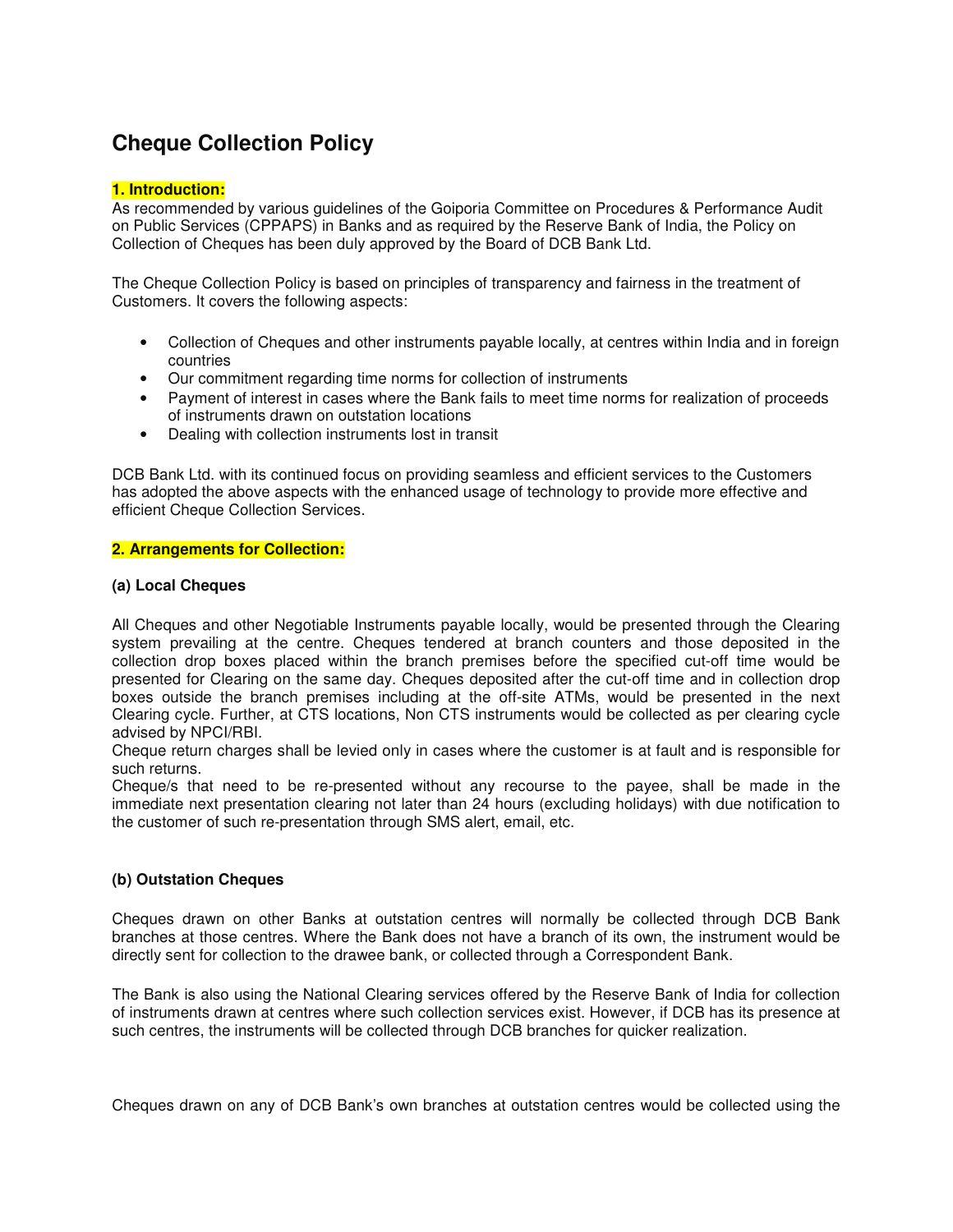centralized processing arrangement, as DCB Bank offers Any Branch Banking services and same day credit would be provided to the Customers upon realization.

## **(c) Cheques Payable in Foreign Countries**

Such Cheques would be collected on the "best of efforts" basis. For speedy collection of Cheques payable at foreign centres, DCB Bank has entered into specific collection arrangements with its Correspondent Banks, whose services would continue to be utilized in countries / centres where the Correspondent has its presence. Upon periodic review, such arrangements would be entered into with new Correspondents in additional countries.

Cheques drawn on Foreign Banks at centres where the Bank or its Correspondents do not have direct presence would be sent directly to the drawee bank, with instructions to credit proceeds to the respective Nostro Account of the Bank maintained with one of the Correspondent Banks. The rate of exchange applicable will be the TT Buying rate applicable on the date of affording the credit.

# **(d) Immediate Credit of Local / Outstation / Foreign Cheques / Instruments**

Branches / Extension Counters of the Bank will provide immediate credit to individual Customers maintaining a Resident Savings Bank account under any of the Schemes, in respect of all outstation / foreign instruments drawn, upto a maximum amount of Rs.15,000/- or equivalent to INR 15,000/- if the conduct of the account is satisfactory. The cap on the amount to be credited thus, at any point in time, is fixed at Rs.15,000/-. This shall be at the specific request of the Customer. Under this Policy, prepaid instruments like Demand Drafts, Interest & Dividend warrants shall be treated on par with Cheques. For the purpose of this Policy, a satisfactorily conducted account shall be the one where:

- The account is satisfactorily conducted for a period of not less than one year and where no irregular dealings have been noticed
- The account is compliant with the KYC norms
- No Cheques have been returned for financial reasons out of the Inward/Outward Clearing Presentments for the past one year from the date of request of immediate credit.
- No AQB charges are levied during the last one year

The aforelisted criteria shall be subject to review from time to time. Normal collection charges, postages/courier/handling charges would be applicable.

Customers would be eligible for the facility subject to the approval of the Regional / Centre Heads approving the recommendations made by the Branch Managers.

In the event of dishonor of such instruments for any reason, the amount in respect of which is already credited to the Customer's account, and/or, in respect of which, any drawals are allowed, the Bank shall recover the amount of instrument, along with normal collection charges and out of pocket expenses as applicable, by debiting the Customer's account. However, exchange charges applicable for Cheque purchase, will not be charged.

If sufficient balance is not available, the outstanding amount shall be deemed to be a temporary overdraft / over-limit granted to the Customer, which the Customer shall be bound to repay immediately, upon a demand being made by the Bank. However, once an instrument is returned unpaid, the Customer would become ineligible thereafter to avail of the facility.

#### **Charging of Interest on Cheques Returned Unpaid where Instant Credit was given:**

If a Cheque sent for collection for which the Bank provided immediate credit is returned unpaid, the value of the Cheque, along with the incidental charges will be immediately debited to the account with effect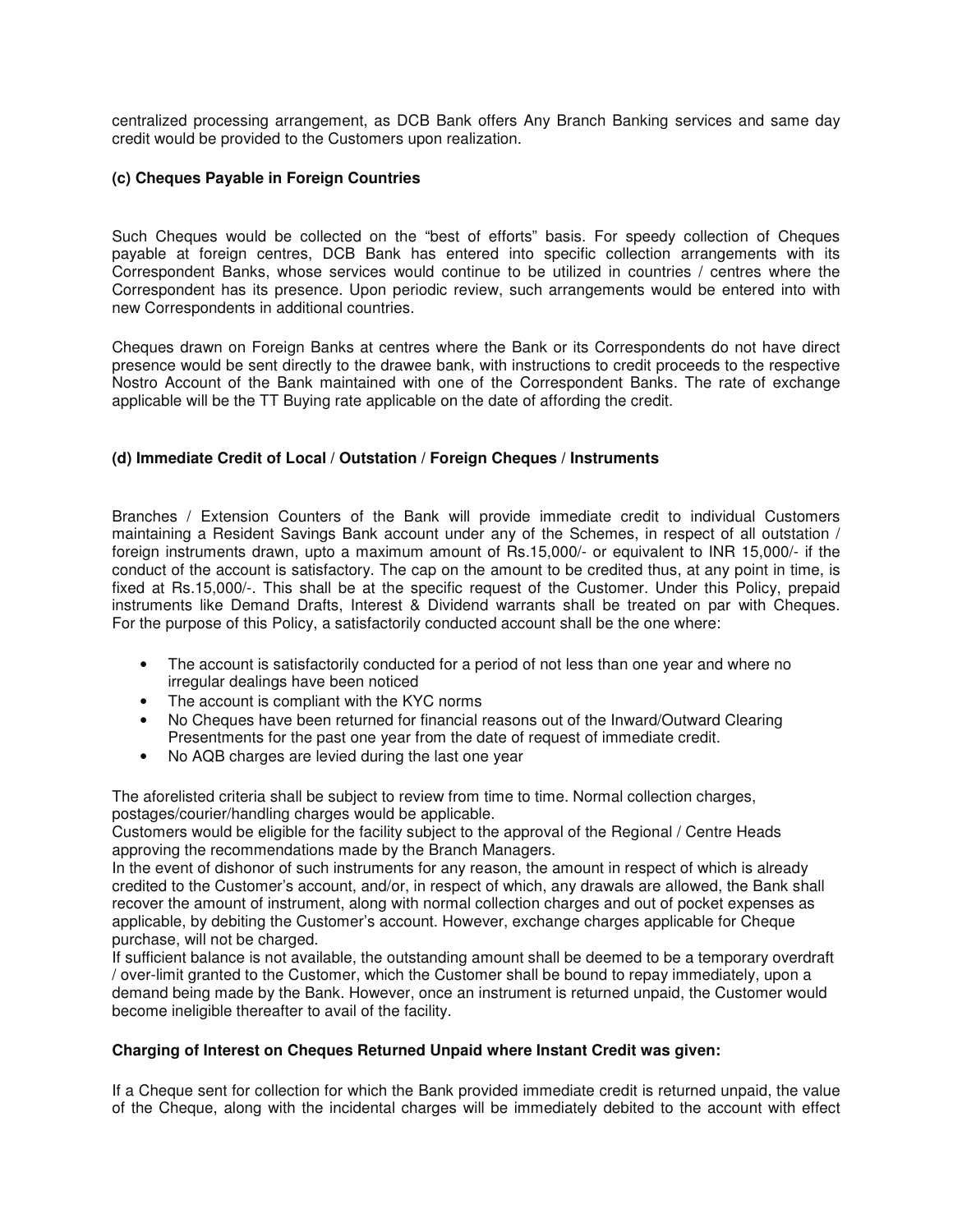from date of credit afforded by the Bank. In case of resultant overdraft, the interest will be charged at the rate applicable for Overdraft limits sanctioned to individual Customers, from the date when the immediate credit was given, to the date of return of the instrument. Wherever applicable, interest will be charged on the notional overdrawn balances in the account, had credit not been given initially. Any interest credited to the account on the amount of instrument returned unpaid, would be recovered later.

#### **(e) Purchase of Local / Outstation Cheques**

The Bank would, at its discretion, purchase local/outstation Cheques tendered for collection at the specific request of the Customer, or as per prior arrangement. Besides satisfactory conduct of account and dealing of the Customer, the standing of the Drawer of the Cheque will also be a factor considered while purchasing the Cheque.

## **(f) Procedure in case of Dishonour of Instruments**

All instruments returned unpaid would be processed on the same day and forwarded to the branches concerned. These would be retained at the branches on the day the instruments are received, for being handed over to the customers. In cases where these are not collected by the customers, the same would be dispatched at their mailing address on the next working day. In all such cases, normal service charges would be applied, as displayed on the Home page of the Bank's website.

## **3. Time Frame for Collection of Local & Outstation Cheques / Instruments:**

#### **In case of Local Cheques**

As a policy, for all local Cheques presented in Clearing, the Bank would give credit to the Customer account on the same day when the local Clearing settlement takes place, provided that, the settlement takes place and, as per the Cheque return schedule of the Clearing House, the unpaid returned instruments are received before 6.00 p.m. In any case, the proceeds would be credited to the Customer accounts latest by the morning of the third working day, subject to the instruments being tendered before the cut-off time on the first working day. If not, the instruments would be presented in the next Clearing cycle.

The cut-off time would vary at different locations and at different branches, depending upon the time when the Clearing settlement takes place at different locations and the proximity of the branches to the unit processing the Clearing instruments.

#### **Payment of Interest for Delayed Collection of Local Cheques:**

In cases where there is delay in collecting and crediting the proceeds of an instrument beyond the time period mentioned above, DCB, as part of its Compensation Policy, will pay interest to its Customers on the amount of local instruments collected, provided that, such a delay is due to any deficiency in service on the part of the Bank, or due to any act of omission or commission directly attributable to the Bank and payment of interest of interest would be applicable as under:

Compensation for delays in collecting local cheques in clearing - Rs.3/- per every Rs.1000/-subject to maximum up to Rs.100/-.

#### **In case of Instruments Drawn on Outstation Locations**

For Cheques and other instruments sent for collection to centres within the country the following time norms shall be applied and proceeds collected / fate known, as under :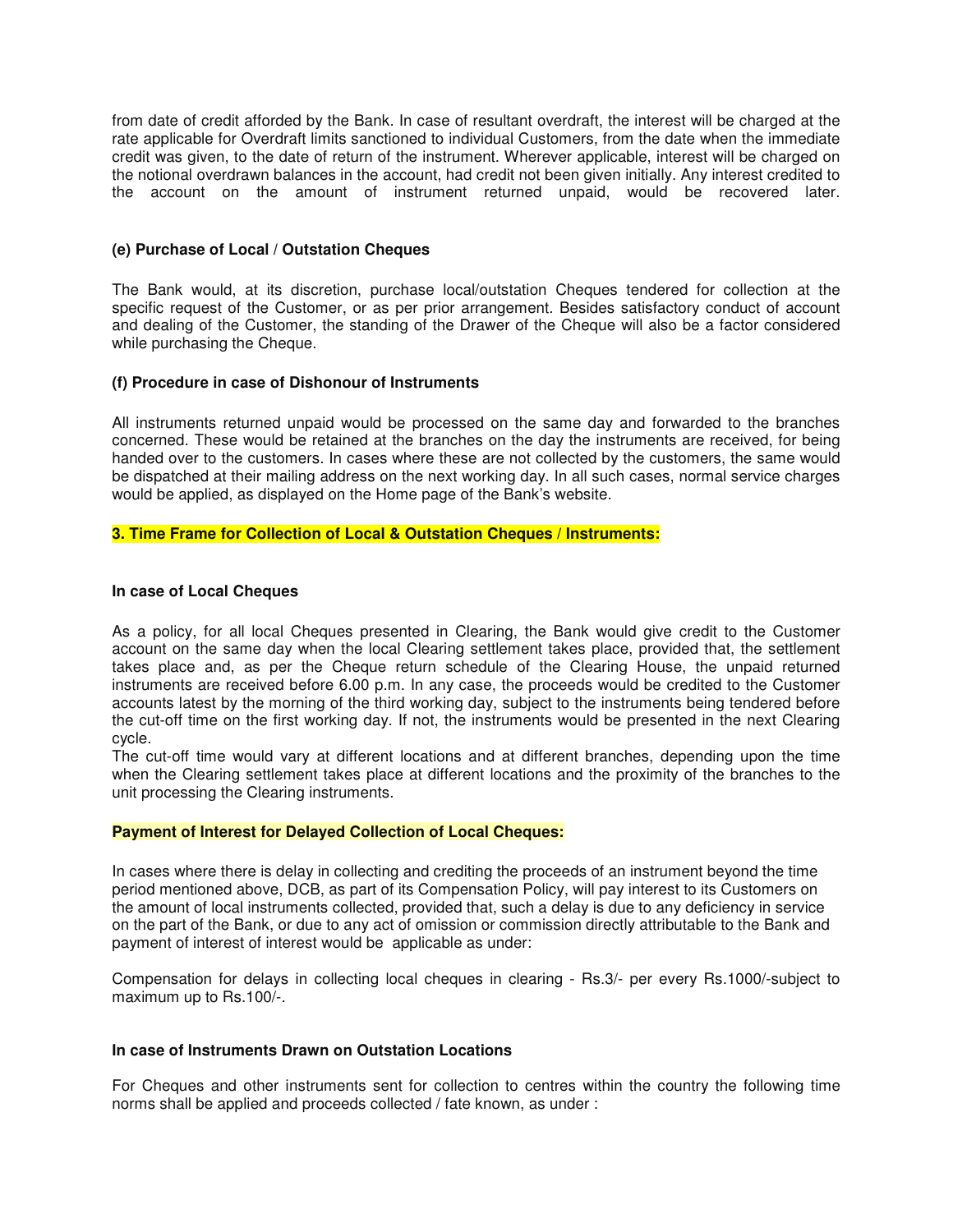- Cheques presented at and drawn on any of the four Metro centres New Delhi, Mumbai, Kolkata and Chennai and payable at any of the other 3 centres – Within 7 working days.
- Cheques presented at other Metro centres and State Capitals where there is MICR Clearing facility (other than those of North Eastern States and Sikkim) – Within 10 working days
- Cheques presented in the National Clearing Upon receipt of fate from the R.B.I., which is within 7 working days.
- Cheques drawn on all other centres having DCB Bank branches Within 7 working days
- Cheques drawn on HDFC centres and presented for Customers availing the facilities of DCB Bank's tie-up arrangement with HDFC Bank, - Within 7 working days (Under the "Sprint" Product irrespective of the fate of instrument but subject to subsequent returns)
- In case of instruments sent directly to the drawee banks at all other centres Upon realisation of the proceeds / fate, usually, within 14 working days
- Cheques drawn on and presented in Foreign Countries Upon credit of proceeds to the Bank's Nostro Account with the Correspondent Bank and after taking into account the 'cooling' period as applicable, but generally, within 30 days in most cases. Value dated credit will be given from the date of credit of proceeds to the Bank's Nostro Account with the Correspondent Bank

## **4. Payment of Interest for Delayed Collection of Outstation & Foreign Cheques:**

In cases where there is delay in collecting and crediting the proceeds of an instrument beyond the time period mentioned above, DCB Bank, as part of its Compensation Policy, will pay interest to its Customers on the amount of outstation instruments collected, provided that, such a delay is due to any deficiency in service on the part of the Bank, or due to any act of omission or commission directly attributable to the Bank and subject to the amount of such interest being Rs.10/- or above. Such interest shall be paid without any demand having to be made by its Customers holding any type of Savings Bank accounts.

For the purpose of payment of interest on delayed collection, there shall be no distinction between instruments drawn on the Bank's own branches or, those drawn on the branches of other Banks. Payment of interest as shown below would be applicable only for instruments sent for collection within India.

Interest for delayed collection shall be paid for the period of delay beyond the stipulated period, at the following rates:

- $\circ$  For delay upto 14 days --Savings Bank rate for the period of delay beyond 7/10/14 days as the case may be.
- $\circ$  For delay from 14 days to 90 days -Term Deposit rates, for the respective period.
- $\circ$  For delays beyond 90 days 2% above the corresponding rate for Term Deposits, in case of extraordinary delay, i.e. delays exceeding 90 days.
- $\circ$  In the event the proceeds of an instrument under collection were to be credited to an Overdraft/Cash-Credit/Loan account of the Customer, interest will be paid at the rate applicable to such borrowal account. In case of extraordinary delays, interest will be paid at the rate of 2% above the rate applicable to such account
- $\circ$  In case of Cheques drawn on and presented in Foreign Countries At Savings Bank rate for the period of delay beyond 30 days of credit of our Nostro Account with the Correspondent Bank. At Term Deposit rate for the period of delay beyond 60 days of credit to our Nostro Account.

**5. Instruments Lost in Transit / In the Clearing Process / At the Paying Bank's branch:** 

In the event a Cheque or an instrument accepted for collection is lost in transit, or in the Clearing process, the Bank shall :